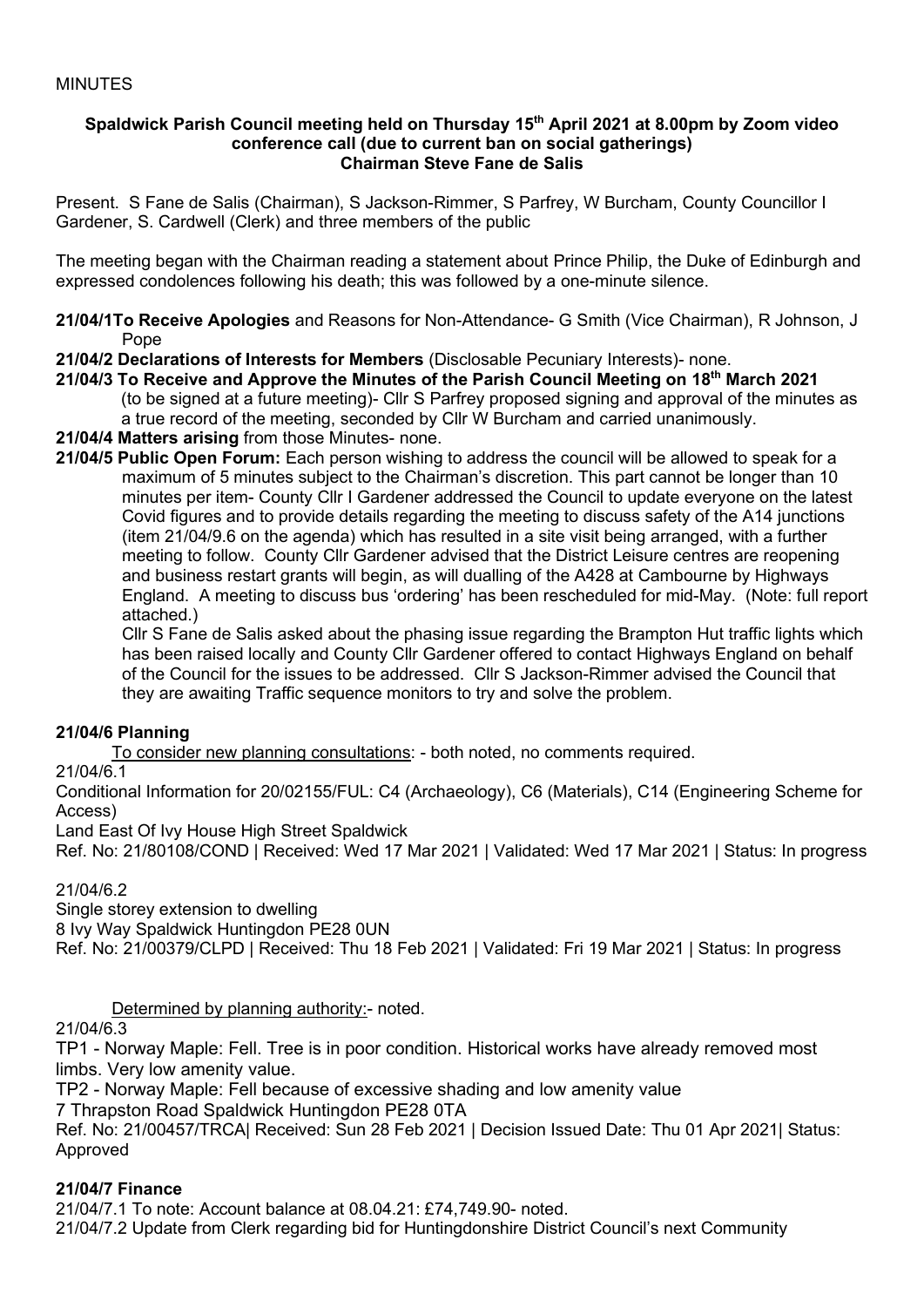Infrastructure Levy (CIL) funding round and the necessary paperwork- no further update.

- 21/04/7.3 Update regarding viewing access for the Clerk for the bank accounts- no further update.
- 21/04/7.4 New bank signatory to be agreed- Cllr S Fane de Salis advised that a new bank signatory will be required in a couple of months when Vice Chairman Cllr G Smith intends to stand-down as a Councillor; Cllrs S Parfrey and W Burcham volunteered. Cllr S Fane de Salis will send details for the Clerk to arrange.
- 21/04/7.5 To discuss reimbursement for grass treatment of Play Area by R.Wallace- £57.60- Cllr S Fane de Salis proposed the resident who kindly did the treatment be reimbursed for the materials; this was seconded by Cllr S Parfrey and carried unanimously.
- 21/04/7.6 To note and approve: Q4 Income and expenditure against the budget (file circulated prior to meeting)- Cllr S Jackson-Rimmer proposed approval, seconded by Cllr W Burcham and carried unanimously.
- 21/01/7.7 To note and approve: Q4 Community room receipts and payments document (file circulated prior to meeting)- Cllr S Parfrey proposed approval, seconded by Cllr W Burcham and carried unanimously.
- 21/01/7.8 To note and approve Q4 financial reconciliation (file circulated prior to meeting) )- Cllr S Jackson- Rimmer proposed approval, seconded by Cllr S Parfrey and carried unanimously.
- 21/01/7.9 Internal audit update- Clerk updated the Council to say she has sent three emails regarding the internal audit but has not yet received confirmation as to when the audit can be completed. She will continue to chase.

# **Expenditure for approval 15 th April 2021:**

- 21/04/7.10 Clerk's wages (Mar-Apr): **£305.52** (S.Cardwell: £305.52, HMRC £0.00)- Cllr S Fane de Salis proposed payment; this was seconded by Cllr W Burcham and carried unanimously.
- 21/04/7.11 Grass-cutting- Payment to CGM: **£200 + VAT** Cllr S Fane de Salis confirmed the second cut had been completed earlier that day but that due to a new system the first invoice has not yet been received. He proposed payment and this was seconded by Cllr S Jackson-Rimmer and carried unanimously.
- 21/04/7.12 Total Energy invoices (Accounts 3006069330 & 3006069341)- Clerk advised she had received confirmation that there are no unpaid invoices currently on the accounts.

### **21/04/8 Assets – Provision/Maintenance**

- 21/04/8.1 Monthly Ferriman Road Play Area's Inspection- Cllr S Fane de Salis confirmed the monthly inspection has been completed and the replacement caps fitted.
- 21/04/8.2 To consider reducing the crown of the small trees at the Play Area- It has been noted that the trees around the play area might need cutting. Cllr S Fane de Salis will approach Cllr R Johnson as he is the tree warden.
- 21/04/8.3 Update regarding the village noticeboard which has been damaged- No update yet from Cllr R Johnson, however, Cllr W Burcham advised that the backing board is starting to disintegrate. The Clerk was requested to get three quotes for next meeting.
- 21/04/8.4 Update in relation to concerns raised by The War Memorials Trust- Cllr S Fane de Salis has sent an email updating the War Memorials Trust on the issues previously encountered. Cllr W Burcham volunteered to take over as the contact regarding the War Memorial.

### **21/04/9 Highways, footpaths, byways, gritting bin, trees, etc.**

- 21/04/9.1 Progress update regarding funding for signs to prevent motorcyclists using byways during winter Months- no further update.
- 21/04/9.2 Update regarding additional Bus stop on Stow Rd.- deferred pending the trial of 'ordering' buses and current pandemic restrictions- As per County Cllr I Gardener's update, the meeting to discuss this has been postponed until mid-May.
- 21/04/9.3 MVAS Flashing Speed Sign- update from Clerk regarding moveable post and NAL sockets order- Clerk advised she is still waiting on costings from Highways who are struggling to get a quote from their contractor for parts; they have said that there may be a spare unit in their stores though. Clerk to continue to pursue and to contact Ellington Parish Council (who have recently installed an MVAS) for help with forms if required.
- 21/04/9.4 To note: M. Ager has provided an update that the Footpath 16 issue (Stile missing allowing unrestricted entry to A14 East bound carriageway)- has been passed to Highways England to investigate and resolve asap- Highways have confirmed this will be looked into.
- 21/04/9.5 To discuss the ongoing issue of a missing stile (resulting in a blocked path or escaped horses)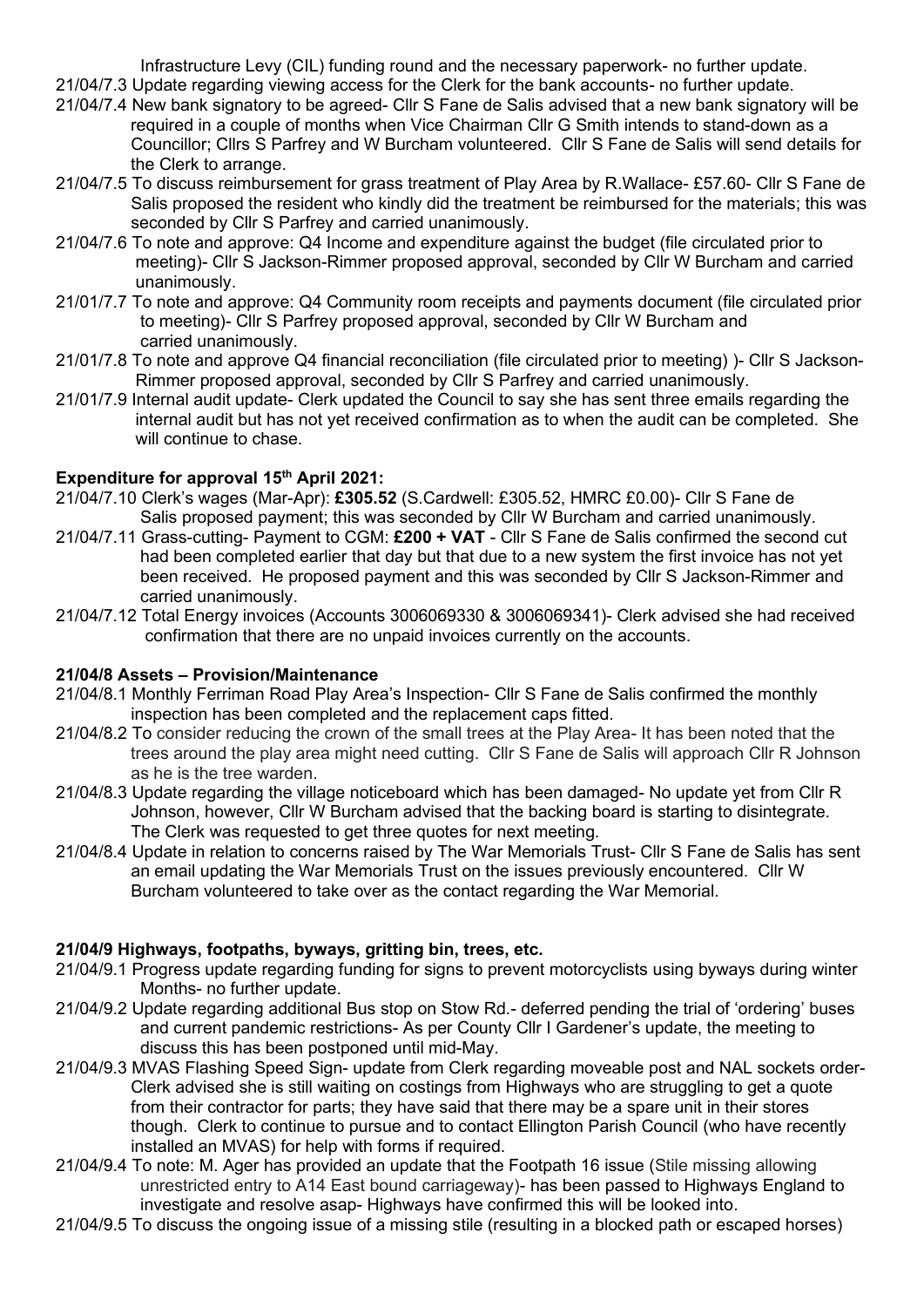raised twice with the County Council footpaths coordinator to establish a way of moving forward -The footpaths coordinator confirmed earlier in the week that the farmer intends to replace ASAP.

- 21/04/9.6 Update regarding meeting arranged by MP Shailesh Vara and County Cllr I Gardener with Highways England regarding junction improvements to the A14 near Spaldwick- Cllr S Fane de Salis confirmed he attended the meeting to address dangerous junctions on the A14 and requested the short slip road on the A14 Westbound at Spaldwick be included in the site visits.
- 21/04/9.7 Update regarding Speedwatch- Cllr S Jackson-Rimmer advised that Speedwatch sessions are now permitted again and that there is a new coordinator at Huntingdon Police HQ. Refresher training is to be sourced for Cllr S Jackson-Rimmer and two other volunteers; additional volunteers are also required so an appeal is to be made via Facebook and the Spaldwick News.
- 21/04/9.8 Local Highway Improvement (LHI) update- Cllr S Jackson-Rimmer has spoken to County Cllr I Gardener about this and one suggestion was to look at a 20mph speed limit near the school.
- 21/04/9.9 To discuss the poor condition of the speed limit signs in Stow Road- One of the signs is barely legible so the issue has been reported online by Cllr S Fane de Salis to the County Council.

# **21/04/10 Community Room**

- 21/04/10.1 To discuss reopening of the Community Room (website documents and calendar to be updated for hire. Latest Cambs ACRE template documents to be circulated by Clerk prior to meeting.)- Cllr S Fane de Salis confirmed the cleaning products ordered have arrived and are at the Community Room. Documents were circulated by the Clerk, including updated risk assessments for re-opening and Cllr S Parfrey will print and laminate the required posters for display.
- 21/04/10.2 PAT Testing update from Cllr Pope (deferred while closed)- Clerk to speak to Cllr J Pope regarding the PAT testing to be completed.
- 21/04/10.3 Update from Cllr Pope regarding timers for radiators in the Community room (deferred while Closed- Clerk to speak to Cllr J Pope.
- 21/04/10.4 To note: Fire Extinguisher Service for Spaldwick Community Room- booked for 9am on 22<sup>nd</sup> June- Clerk to check with Cllr G Smith whether someone needs to meet them there.
- 21/04/10.5 Following the resignation of our current cleaner for the Community Room, a replacement cleaner will be required from 1<sup>st</sup> July- Clerk requested to find previous advert for the job and add to Facebook and send to the Spaldwick News.
- 21/04/10.6 To note: Use of Community Room for Police and Crime Commissioners elections on 6<sup>th</sup> May-Noted, room to be prepared accordingly for re-opening.
- **21/04/11** Further Discussion of Defibrillator- update including grant application and funding options- Cllr S Parfrey confirmed he has spoken to the people that offered to fund the defibrillator. He has also spoken to the landlord of the Public House to enquire about The George as a potential location. Following discussions Cllr S Parfrey proposed the pub be put forward as the preferred (central village) location with the Community Room as the alternative. This was seconded by Cllr W Burcham and carried unanimously. Conservation requirements will now need to be investigated in relation to the pub.
- **21/04/12** Update regarding official domain email addresses for the Council- no further update.
- **21/04/13** Update regarding the potential for the mobile Post Office van which visits local villages to come to Spaldwick- Cllr S Parfrey advised he is awaiting a reply to his Royal Mail Central enquiry.
- **21/04/14** To discuss the potential return to face-to-face meetings should the government not extend the current legislation for virtual meetings (no wifi to facilitate hybrid meetings)- Clerk updated the Council to say that the government have confirmed there will not be an extension to the virtual meetings legislation. As discussed at last month's meeting the May meeting of the Parish Council could be brought forward to be held virtually on the first, rather than third Thursday of the month; this would enable the Annual Parish Council meeting, in accordance with standing order 5b, to be held via Zoom prior to the legislation expiring on the  $7<sup>th</sup>$  May. Clerk advised that the AGAR might not be able to be signed at this meeting as initially intended as it will depend on when the internal audit is conducted. Following discussions regarding the return to face-to-face meetings and the